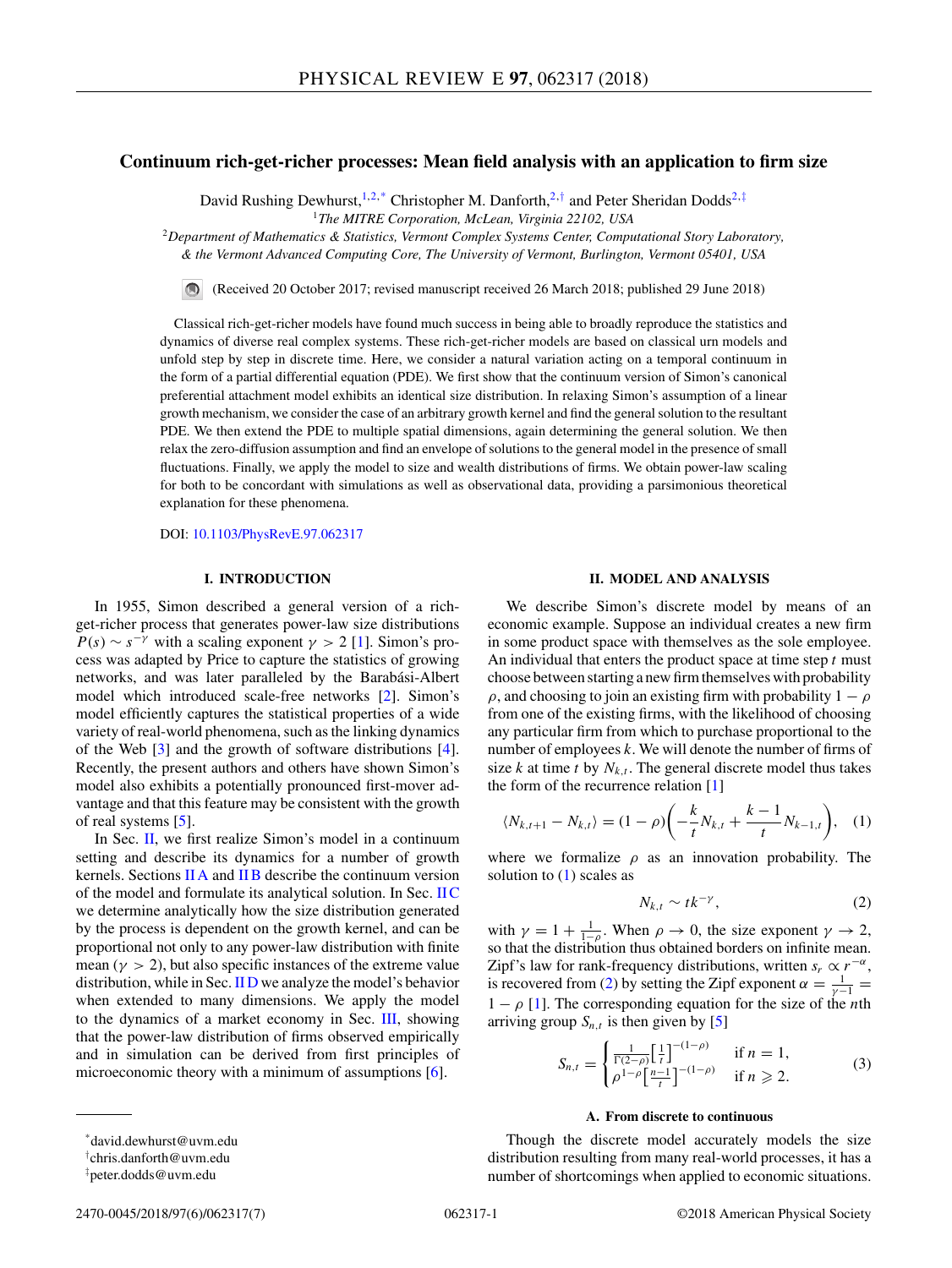<span id="page-1-0"></span>Models that exploit mathematical properties of the preferences of a representative agent often perform poorly in the task of explaining economic phenomena such as inequality and skewed wealth distributions [\[7,8\]](#page-5-0). Abstraction of these considerations is thus desirable in order to account for idiosyncrasies present at the individual consumer level; the resulting model is a mean field equation and better describes macrobehavior, analogous to the use of deterministic equations of statistical mechanics to describe stochastic interactions among many particles. Moving from discrete to continuous time is sensible as it corresponds better with our notion of reality (people do not make decisions in synchrony at each tick of a universal clock). From a mathematical viewpoint, the resulting equation will be more easily analyzed as a partial differential equation instead of a coupled differential-difference equation. Further, where Simon's model assumes that agents aggregate to firms with growth kernel  $r(x) = x$ , we drop this assumption and write the growth kernel as some function  $r(x)$  to allow for generalization of choice [\[9\]](#page-5-0). Finally, we allow the innovation rate  $\rho$  to vary in time as  $\rho(t)$ , which may more realistically capture the process of technological innovation inherent in the present economic system. (We note that Simon considered a time-varying innovation probability in Ref. [\[1\]](#page-5-0).)

While other authors have considered models that provided important contributions to the understanding of rich-get-richer processes and are *prima facie* similar to ours [\[9,10\]](#page-5-0), our model differs substantially from those previously created. Previous continuum models have focused solely on networks, while ours is intentionally more general, allowing us to construct parsimonious models of economic phenomena, for example. In addition, these previous models did not treat the most general problem of arbitrary growth kernel  $r(x)$  and innovation rate  $\rho(t)$  in the manner considered here. In addition, the continuum formulation extended to an arbitrary (finite) number of dimensions is entirely different, as far as we are aware; this formalism can be used in modeling interacting preferential attachment processes in the fields of biology, economics, or sociology.

#### **B. General asymptotic model**

Applying the above adjustments to Simon's discrete model, Eq. [\(1\)](#page-0-0) becomes a boundary value problem for the function determining the intertemporal distribution of firms of size *x*, written  $f(x,t)$ ,

$$
\frac{\partial f}{\partial t} = -\frac{1 - \rho(t)}{t} \frac{\partial}{\partial x} [r(x)f],\tag{4}
$$

with the semi-infinite boundary condition  $\lim_{x\to\infty} f(x,t) = 0$ . (We treat only the case of asymptotic solutions; the question of differing initial distributions of firms is not considered.) We first consider  $\rho_{\infty}$  as a long-run constant innovation rate satisfying  $\lim_{t\to\infty} \frac{\rho(t)}{\rho_{\infty}} = 1$  and solve Eq. (4) by separation of variables. Setting  $\hat{f}(x,t) = X(x)T(t)$ , we solve the equations

$$
\frac{dT}{dt} \simeq \frac{\lambda}{1 - \rho_{\infty}} \frac{1 - \rho(t)}{t} T(t),\tag{5}
$$

$$
\frac{dX}{dx} = -\left[\frac{\lambda}{(1 - \rho_{\infty})r(x)} + \frac{r'(x)}{r(x)}\right]X(x),\tag{6}
$$

where  $\lambda$  is a constant of separation. The general solution to (4) is thus

$$
f(x,t) = \frac{c}{r(x)} \exp\left[\frac{\lambda}{1 - \rho_{\infty}} g(x,t)\right],\tag{7}
$$

where  $g(x,t) = \int_0^t \frac{1-\rho(t')}{t'} dt' - \int_0^x \frac{dx'}{r(x')}$ .

Dropping the assumption that  $\rho(t) \to \rho_{\infty}$ , we solve (4) in all generality using the method of characteristics. We write the Lagrange-Charpit equations that describe its solution on the characteristic curves as

$$
dt = \frac{t \, dx}{[1 - \rho(t)]r(x)} = -\frac{t \, df}{[1 - \rho(t)]r'(x)f(x, t)}, \quad (8)
$$

and solve the resulting equations

$$
\frac{dx}{dt} = \frac{1 - \rho(t)}{t} r(x),\tag{9}
$$

$$
\frac{df}{dx} = -\frac{r'(x)}{r(x)}f(x,t).
$$
\n(10)

The solution to the first is given implicitly by  $\int \frac{dx}{r(x)} + A =$ The solution to the first is given implicitly by  $\int \frac{dx}{r(x)} + A = \int \frac{1-\rho(t)}{t} dt$ , while the solution to the second is  $f(x,t) = \frac{B}{r(x)}$ . Letting  $B = F(A)$  gives the firm density

$$
f(x,t) = \frac{1}{r(x)} F\bigg(\int \frac{1-\rho(t)}{t} dt - \int \frac{dx}{r(x)}\bigg). \tag{11}
$$

We see that Eq. (7) has the same form as Eq. (11), with  $F(\cdot)$  =  $exp(·)$ .

### **C. Asymptotics for example growth kernels**

We wish to characterize the long-run behavior of Eq.  $(7)$ . Recovering the original Simon model is possible by setting  $r(x) = x$  and letting the innovation rate remain constant at  $\rho_{\infty}$ . Equation (7) then becomes

$$
f(x,t) \propto \frac{1}{x} \exp\left[\ln t - \frac{\lambda}{1 - \rho_{\infty}} \int^{x} \frac{dx'}{x'}\right]
$$

$$
= tx^{-(1 + \frac{\lambda}{1 - \rho_{\infty}})},
$$
(12)

with  $\lambda \rightarrow 1$  $\lambda \rightarrow 1$  in the long-run time limit. Figure 1 shows solutions of Eq. (4) with the Simon growth kernel  $r(x) = x$  and a constant innovation rates  $\rho \in \{0.01, 0.1, 0.5\}$ . Note that these solutions are pure power laws and thus are linear in log-log space. The exponent  $\gamma = 1 + \frac{1}{1-\rho_{\infty}}$  is the expression found by Simon in Ref. [\[1\]](#page-5-0). Any discretization of this continuum process will have a size-rank distribution  $S(r) \propto r^{-\alpha}$  with Zipf exponent  $\alpha = \frac{1}{\gamma - 1} = 1 - \rho_{\infty}$ ; the dynamics of the Simon process are thus completely recovered in this case.

For an affine growth kernel  $r(x) = a_0 + a_1x$ , the solution is similar,

$$
f(x,t) \propto \frac{1}{a_0 + a_1 x} \exp\left[\ln t - \frac{\lambda}{1 - \rho_{\infty}} \int^x \frac{dx'}{a_0 + a_1 x'}\right]
$$
  
=  $t(a_0 + a_1 x)^{-1 - \frac{\lambda}{a_1(1 - \rho_{\infty})}}$   
 $\sim tx^{-(1 + \frac{1}{a_1(1 - \rho_{\infty})})},$  (13)

again in the long-run time limit. A general linear growth factor can thus be chosen to result in a power-law distribution with any  $\gamma > 1$ ; as  $a_1$  grows large,  $\frac{1}{a_1(1-\rho_{\infty})} \to 0$ .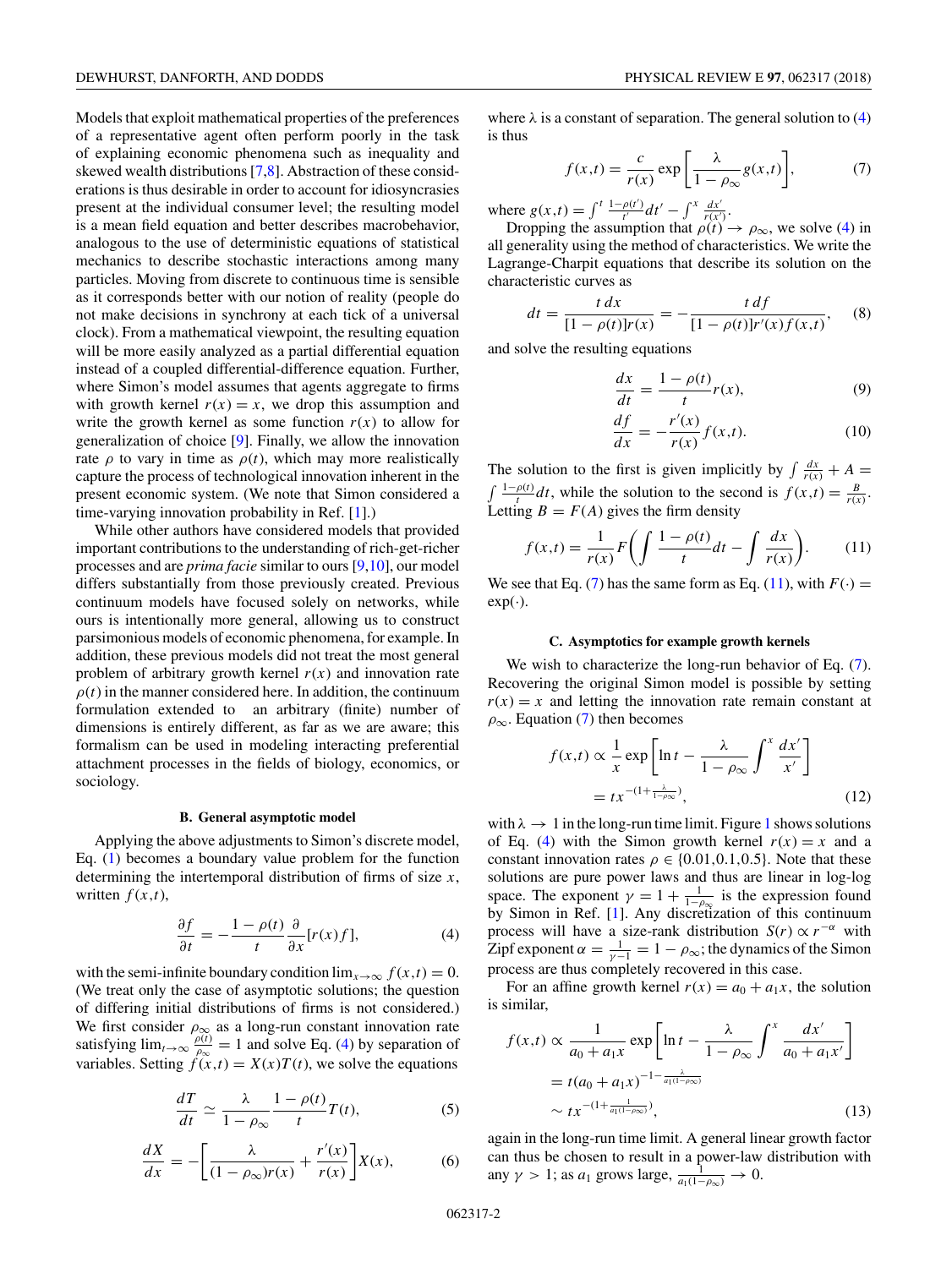<span id="page-2-0"></span>

FIG. 1. Solutions to Eq. [\(4\)](#page-1-0) with growth kernel  $r(x) = x$  and innovation rate  $\rho(t) = \rho_{\infty}$ .

Considering a monomial power growth factor  $r(x) = x^{\eta}$  $(\eta \neq 1)$ , we obtain

$$
f(x,t) \propto \frac{1}{x^{\eta}} \exp\left[\ln t - \frac{1}{1-\rho} \int^{x} \frac{dx'}{x'^{\eta}}\right]
$$

$$
= tx^{-\eta} \exp\left[-\frac{x^{-(\eta-1)}}{(1-\rho)[-(\eta-1)]}\right].
$$
 (14)

Equation (14) is proportional to a Fréchet distribution for  $\eta > 1$ or Weibull distribution for  $0 < \eta < 1$ . Krapivsky *et al.* found a similar result for  $n_k$ , the number of nodes of degree  $k$ , in growing random networks [\[11\]](#page-5-0).

Figure 2 shows solutions of Eq. [\(4\)](#page-1-0) with  $r(x) = x^{\eta}$  for  $\eta > 1$ .



FIG. 2. Solutions to Eq. [\(4\)](#page-1-0) with growth kernel  $r(x) = x^{\eta}$  for  $\eta > 1$  and innovation rate  $\rho(t) = \rho_{\infty}$ .

#### **D. Preferential attachment in many dimensions**

We now extend the model, Eq.  $(4)$ , to multiple dimensions. The general model reads

$$
\frac{\partial f}{\partial t} = -\frac{1 - \rho(t)}{t} \mathcal{L}_{div}(r(x_1, \dots, x_N), f) \n+ \mathcal{L}_{fluc}(D(x_1, \dots, x_N)f),
$$
\n(15)

where  $r(x_1, \ldots, x_N)$  is a general growth kernel,  $\mathcal{L}_{div}$  is a linear differential operator containing a divergence term, the generator of the rich-get-richer process, and  $\mathcal{L}_{\text{fluc}}$  is an operator containing information on the random fluctuations of *f* . We describe several models and solve one of them analytically.

The most straightforward generalization of Eq. [\(4\)](#page-1-0) holds constant the assumption of zero fluctuations and has a generator given by the divergence of the vector field  $\mathbf{E} = \nabla^N \cdot \mathbf{F}(\mathbf{x})$  for (x) flat with a the standard orthonormal basis for  $\sum_{i=1}^{N} [r_k(x_k)f] \mathbf{e}_k$ , with  $\mathbf{e}_k$  the standard orthonormal basis for the particular vector space under study. In the case of Cartesian coordinates, the generator becomes

$$
\mathcal{L}_{div} = \sum_{i=1}^N \frac{\partial}{\partial x_k} [r_k(x_k)f].
$$

This case has an analytical solution given below in Sec. IID 1 that directly parallels the results given in Sec. [IIB.](#page-1-0) When  $r_k = r_k(x_1, \ldots, x_N)$ , the resulting equation is not separable and resists analytical solution.

A reasonable generalization relaxes the zero-diffusion assumption to study the process under the influence of small perturbations. Assuming small random fluctuations gives a time-dependent Fokker-Planck equation for *f* which we now describe. Letting  $\mathbf{D} = \sum_{i,j} D_{ij}(x_1, \dots, x_N)$  be the covariance matrix, we have (in Cartesian coordinates)

$$
\frac{\partial f}{\partial t} = -\frac{1 - \rho(t)}{t} \nabla \cdot \mathbf{E} + H[\mathbf{D}f],\tag{16}
$$

where  $H = \sum_{i,j} \frac{\partial^2}{\partial x_j \partial x_i}$  is the diffusion operator. This equation is also, in general, not possible to solve analytically. However, an envelope of solutions is available in any small time interval, as shown in Sec.  $HD2$ .

#### *1. Separable growth kernels rk*

Maintaining the assumption of a steady-state constant innovation rate  $\rho_{\infty}$ , the equation governing the distribution of firms as a function of time and *N* spatial variables  $x_1, \ldots, x_N$ is

$$
\frac{\partial f}{\partial t} = -\frac{1 - \rho(t)}{t} \sum_{k=1}^{N} \frac{\partial}{\partial x_k} (r_k f), \tag{17}
$$

where  $r_k = r_k(x_k)$ . This equation is again separable with the solution given by

$$
f(x_1,...,x_N,t) = T(t) \prod_{k=1}^N X_k(x_k).
$$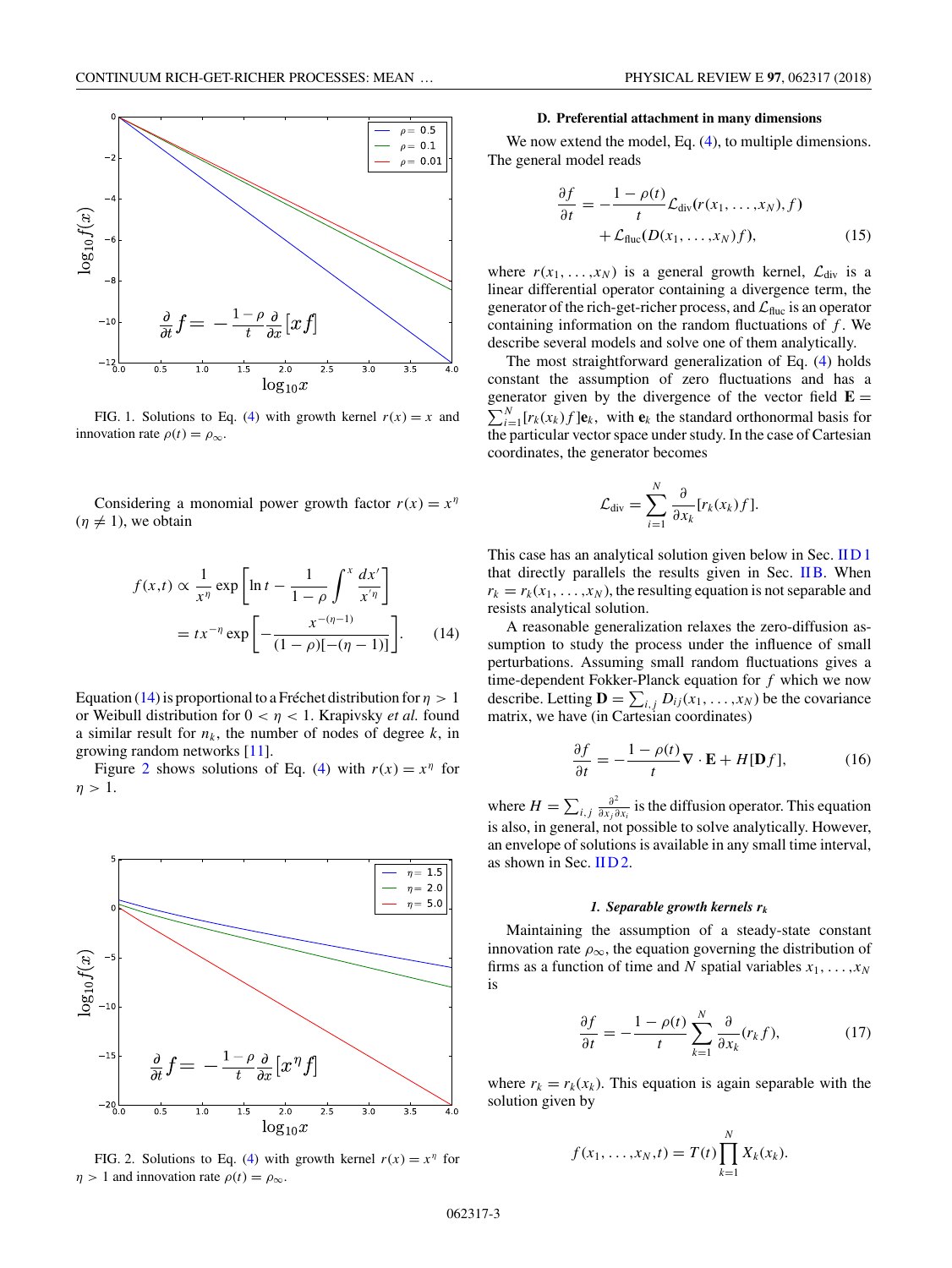<span id="page-3-0"></span>Substituting the above into Eq. [\(17\)](#page-2-0) gives

$$
\frac{\partial [T(t) \prod_{1}^{N} X_{k}]}{\partial t} = -\frac{(1 - \rho_{\infty})[1 - \rho(t)]}{(1 - \rho_{\infty})t} \times \sum_{k=1}^{N} \frac{\partial}{\partial x_{k}} \left( r_{k} T(t) \prod_{j=1}^{N} X_{j} \right), \quad (18)
$$

which, after rearranging and differentiating, becomes

$$
\frac{1-\rho_{\infty}}{1-\rho(t)}\frac{t}{T(t)}\frac{dT}{dt}\prod_{k=1}^{N}X_{k}
$$
\n
$$
=-(1-\rho_{\infty})\sum_{k=1}^{N}\left(r_{k}\frac{dX_{k}}{dx_{k}}\prod_{j\neq k}X_{j}+\frac{dr_{k}}{dx_{k}}\prod_{j=1}^{N}X_{j}\right).
$$
\n(19)

Dividing through by the term  $\prod_{k=1}^{N} X_k$ , we find

$$
\frac{dT}{dt} \frac{(1 - \rho_{\infty})t}{[1 - \rho(t)]T(t)}
$$
\n
$$
= -(1 - \rho_{\infty}) \sum_{k=1}^{N} \left( r_k \frac{dX_k}{dx_k} X_k^{-1} + \frac{dr_k}{dx_k} \right), \quad (20)
$$

which can be separated into an uncoupled system of  $N + 1$  ordinary differential equations (ODEs) with structures identical to those solved in Eqs.  $(5)$ ,

$$
\frac{dT}{dt} = \frac{\lambda}{1 - \rho_{\infty}} \frac{1 - \rho(t)}{t} T(t),\tag{21}
$$

$$
\frac{dX_k}{dx_k} = -\left(\frac{\lambda_k}{(1-\rho_\infty)r_k} + \frac{r'_k}{r_k}\right)X_k, \text{ for } k = 1, \dots, N,
$$
\n(22)

where  $\lambda = \sum_{k=1}^{N} \lambda_k$  are the coefficients of separation. The general solution of Eq. [\(17\)](#page-2-0) is thus

$$
f(x_1, \ldots, x_N, t)
$$
  

$$
\propto \frac{c}{r} \exp\left[\frac{1}{1-\rho_{\infty}}\left(\int^t \frac{1-\rho(t')}{t'}dt' - \sum_{k=1}^N \int^{x_k} \frac{dx'_k}{r_k(x'_k)}\right)\right],
$$
(23)

with  $c = c_t \prod_k c_k$  and  $r = \prod_k r_k(x_k)$ .

## *2. The case of nonzero diffusion*

Let  $\Delta t$  be some small time interval and pick  $t_0 < t_1$ so that  $t_1 - t_0 < \Delta t$  defines some time window of interest. Define  $\tau(t) = \frac{(1-\rho_{\infty})t}{1-\rho(t)}$ . Fixing  $\tau_0 = \tau(t_0)$  and  $\tau_1 = \tau(t_1)$  and substituting  $\tau_j$ ,  $j = 1,2$  for  $\tau$  in Eq. [\(16\)](#page-2-0) define solutions  $f_0(x_1, \ldots, x_n, t)$  and  $f_1(x_1, \ldots, x_n, t)$  whose generators are time independent and whose spatial averages form an envelope for the spatial average of the solution of Eq. [\(16\)](#page-2-0) as  $f_1(t) \leq f(t) \leq f_0(t)$  for  $t \in [t_0, t_1]$ . We will solve for the upper envelope solution  $f_0$  explicitly; to solve for  $f_1$  one proceeds identically. Again assuming a product solution of the form  $f_0(x_1, \ldots, x_n, t) = T_0(t) \prod_{k=1}^n X_k(x_k)$  and supposing that the diffusion matrix is  $\mathbf{D} = \frac{\sigma^2}{2}\mathbf{I} = D\mathbf{I}$ , substitution in Eq. [\(16\)](#page-2-0) gives

$$
\frac{\partial [T_0(t) \prod_{i=1}^n X_i]}{\partial t} = -\tau_0 (1 - \rho_\infty)
$$

$$
\times \sum_{k=1}^N \frac{\partial}{\partial x_k} \left( r_k T_0(t) \prod_{j=1}^N X_j \right)
$$

$$
+ D \sum_{k=1}^n \frac{\partial^2}{\partial x_k^2} \left( T_0(t) \prod_{j=1}^n X_j \right). (24)
$$

Following a similar derivation to Eqs. (18)–(21), one arrives at the system of ODEs,

$$
\frac{dT_0}{dt} = \frac{\lambda}{\tau_0} T_0(t),\tag{25}
$$

$$
\tau_0 D \frac{d^2 X_k}{dx_k^2} + r_k \frac{dX_k}{dx_k} + \left[ \frac{\lambda_k}{1 - \rho_\infty} + r'_k \right] X_k = 0, \quad (26)
$$

where again  $\sum_{k=1}^{n} \lambda_k = \lambda$ . The time solution is now given by  $T_0(t) = \exp(\frac{\lambda}{\tau_0}t)$  (recall that this is defined only over  $t \in$  $[t_0,t_1]$ , while the spatial solutions are much more intricate than those given in Eq. (23). Where  $r_k(x_k) = 1$  the solution is given in terms of sines and cosines and it is seen that Eq. [\(16\)](#page-2-0) simply becomes the heat equation; there is no preferential attachment process here. The case of classical preferential attachment is given by  $r_k(x_k) = x_k$ , whereupon the spatial equations take the form

$$
\frac{d^2X}{dx^2} - c_1 x \frac{dX}{dx} + c_2 X = 0,
$$
 (27)

where we have set  $X = X_k$  for clarity and defined the constants  $c_1 = -\frac{1}{\tau_0 D}$  and  $c_1 = \frac{1}{\tau_0 D} (\frac{\lambda}{1-\rho_{\infty}} - 1)$ . This equation is of Hermite type and its solution can be expressed analytically in terms of the confluent hypergeometric function. This does not provide elucidation of the resultant distribution, however; we derive the solution of Eq. (27) in frequency space presently. Defining the Fourier transform by  $F(\omega) =$  $F[f](\omega) = \int_{-\infty}^{\infty} f(x)e^{i\omega x} dx$ , transforming Eq. (27) results in the frequency-space differential equation

$$
\frac{\partial F}{\partial \omega} = \frac{1}{c_1 \omega} (\omega^2 - c_1 - c_2) F(\omega).
$$
 (28)

The asymptotic solution to Eq.  $(28)$  in frequency space is thus (replacing  $F$  by  $F_k$ )

$$
F_k(\omega) \simeq \omega^{-(2-\frac{\lambda_k}{1-\rho_{\infty}})} e^{-\frac{\omega^2}{2\tau_0 D}}.
$$
 (29)

We note the decomposition of  $F_k(\omega)$  as a product (in frequency space) of a pure diffusion part and a preferential attachment (power-law) frequency decay; the corresponding time-valued function is a convolution of a diffusion process and the preferential attachment process.

Setting  $L^{\dagger} = -\frac{1-\rho(t)}{t}\mathcal{L}_{div} + \frac{\sigma^2}{2}\mathcal{L}_{fluc}$ , we can write Eq. [\(16\)](#page-2-0) as  $\frac{d}{dt}f = L^{\dagger}f$  when the diffusion is uncorrelated (the diffusion matrix is a multiple of the identity). Another way of characterizing solutions to this equation is to solve for a stochastic process that generates the equivalent backward solutions; we search for solutions of  $-\frac{d}{dt}f = Lf$ . The corresponding partial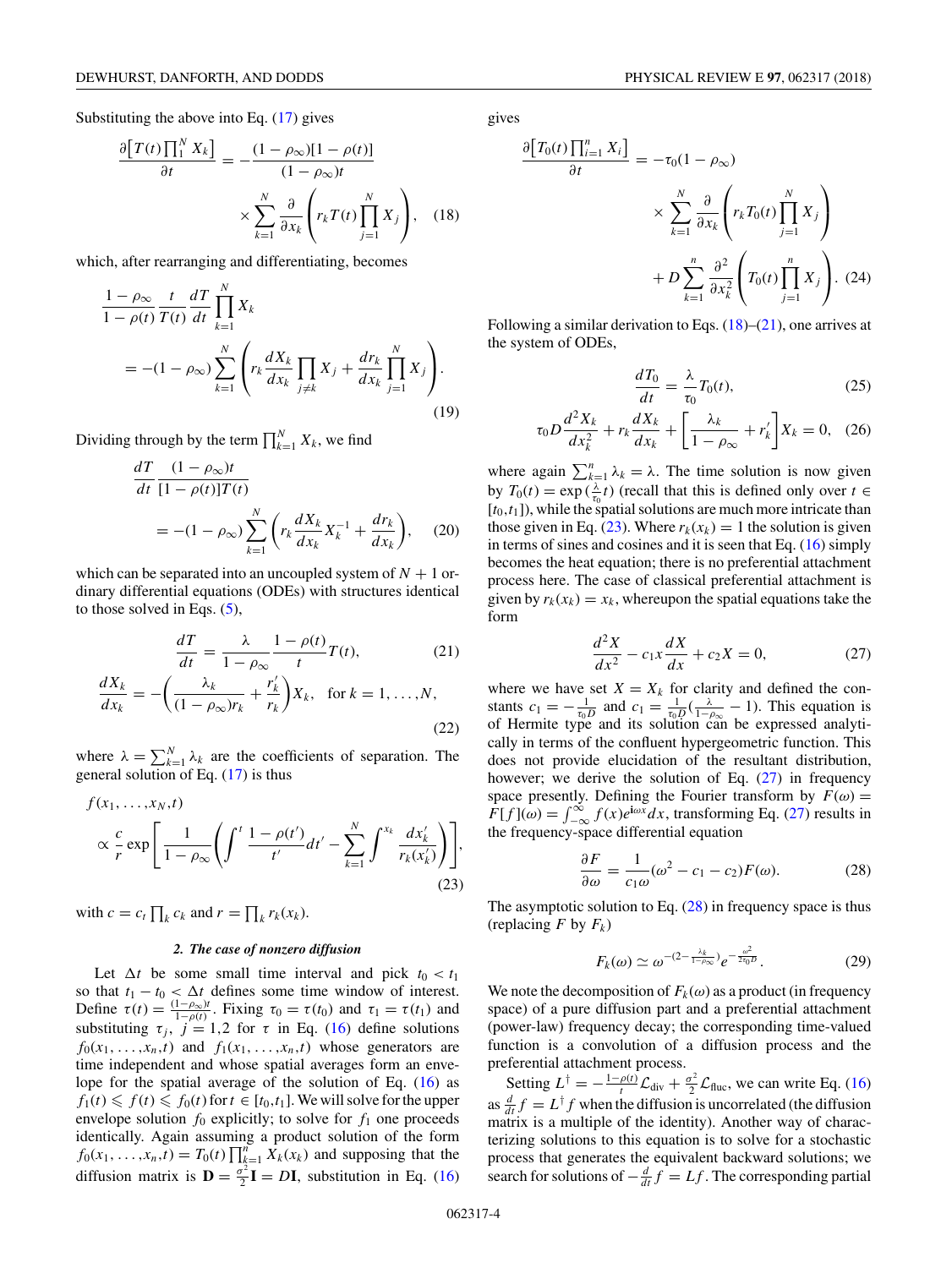<span id="page-4-0"></span>differential equation (PDE) is given by

$$
-\frac{\partial f}{\partial t} = \frac{1 - \rho(t)}{t} r(x) \frac{\partial f}{\partial x} + \frac{\sigma^2}{2} \frac{\partial^2 f}{\partial x^2},
$$
(30)

defined for  $t \in [t_0, T]$  with the final condition  $f(x,T) = \phi(x)$ . (In dimensions higher than one the extension is clear.) By the Feynman-Kac formula, the solution to this equation is given by

$$
f(x,t) = \langle \phi(X_T) | X_t = x \rangle, \tag{31}
$$

where the stochastic process  $X_t$  is defined by

$$
dX_t = \frac{1 - \rho(t)}{t} r(X_t) dt + \sigma dW_t.
$$
 (32)

Thus analysis of the associated Itô stochastic differential equation (SDE) yields yet another method by which the behavior of the continuum rich-get-richer process can be analyzed.

## **III. APPLICATION TO MARKET STRUCTURE**

#### **A. Firm size**

We demonstrate the applicability of our results with a microeconomic analysis of firm revenues. Consider a small time period  $\Delta t$  in which consumers enter a market to purchase an item priced at *p*. During this time period, we assume each consumer purchases only one item. With probability  $\rho$  (likely quite small) a consumer will choose to start their own firm; with probability  $1 - \rho$  they will choose to buy the product from an existing firm. Consumers chose a firm from which to buy in proportion to the advertising level of the firm, which is itself proportional to the firm's revenue *R*. Revenue is given by the equation  $R(q) = p(q) \cdot q$ , where *q* is the quantity of the product sold. Firms are price takers, with the market price set at*p*, so that revenue is  $R(q) = pq + c$  for *c* some constant. Applying the above model, the mean field equation for this process is

$$
\frac{\partial f(x,t)}{\partial t} = -\frac{1-\rho}{t} \frac{\partial}{\partial x} [(px+c)f(x,t)],\tag{33}
$$

where the substitution  $q = x$  comes from the restriction that each consumer purchases only one product during the small time interval of study. The solution to this equation is given by

$$
f(x,t) \propto t(px + c)^{-1 - \frac{1}{p(1-\rho)}}
$$
. (34)

Rewriting this explicitly as  $f(R,t) \propto tR^{-1-\frac{1}{p(1-\rho)}}$  emphasizes the result of a power-law distribution of firms in revenue. This result corresponds with simulation  $[14,15]$  and empirical data  $[13,16]$ . We note that other attempts to quantify this phenomenon have been either empirical, computational, or statistical in nature; this appears to be a mechanistic model to naturally generate these dynamics.

Figure 3 displays the frequency distributions of U.S. firms with respect to the number of workers from the years 1977 to 2013. That a power law fits these data is well known [\[13\]](#page-6-0). As U.S. firms exhibit constant returns to scale [\[17\]](#page-6-0), this implies a power-law frequency distribution of firms with respect to revenue. We note that the average coefficient  $\beta_1$  of the log-log fit  $\langle \log_{10} f(x) \rangle = \beta_0 + \beta_1 \log_{10} x$  is approximately equal to 1, implying that  $\frac{1}{p(1-\rho)} \approx 0$  in Eq. (34). The inset of Fig. 3 displays  $\langle f(x,t) \rangle_x$  over the entire date range. These data exhibit linear scaling, as predicted by Eq. (34), with the line



FIG. 3. Power-law size distribution of firms. Distribution of firm sizes by employment from 1977 to 2013, obtained from the U.S. Census Bureau on 28 August 2016 [\[12\]](#page-5-0). Note that U.S. firms exhibit constant returns to scale, so this implies a power-law distribution (with identical exponent) in firm income. This result was famously publicized by Axtell in Ref. [\[13\]](#page-6-0). The wide binning in the figure is due to the lack of granularity in publicly available U.S. Census data on firms with more than 10<sup>4</sup> employees. The inset displays  $\langle f(x,t) \rangle_x$  over the entire date range. These data exhibit linear scaling, as predicted by Eq.  $(34)$ .

of best fit given by  $\langle f(x,t) \rangle_x = -1.98 \times 10^7 + 1.04 \times 10^4 t$  $(R^{2} = 0.9204, p = 8.042 \times 10^{-21})$ . The unpredicted downward trend in  $\langle f(x,t) \rangle_x$  in the late 2000's is likely due to unstable conditions in the American economy during this time.

#### **B. Wealth distribution**

From Eq.  $(34)$ , we show that the cumulative wealth distribution of firms exhibits power-law scaling. Defining the wealth kernel to be  $w(x,t) = \pi(x,t) f(x,t)$ , where  $\pi(x,t)$  are the profits resulting from a sale of *x* items at time *t*, and imposing a maximum customer base of  $x_{\text{max}}$ , we have that total system wealth at time *t* is given by

$$
W(t) = \int_{t_{\min}}^{t} \int_{0}^{x_{\max}} w(x', t') dx' dt'.
$$
 (35)

The functional form of  $\pi(x,t)$  is dependent on the functional form of firms' cost function  $C(x,t)$ . Suppose that firms face identical weakly quadratic costs $C(x,t) = x_0 + C'(x_0)(x$  $f(x_0) + \frac{1}{2}C''(x_0)(x - x_0)^2 + O((x - x_0)^3) \sim cx + \varepsilon x^2$ , where we assume  $0 < \varepsilon \ll 1$ . (We choose  $\varepsilon$  in this range so as to enforce the first-order condition that  $\frac{d\pi}{dx} = 0$  has a solution in  $\mathbb{R}_+$ .) Then, denoting the total wealth of firms with *x* or more customers at time *t* by  $W_{\geq}(x,t)$  and letting  $p_{\text{net}} = p - c$ , the above equation becomes

$$
W_{\geq}(x,t) \sim \int_{t_{\min}}^{t} \int_{x}^{x_{\max}} (p_{\text{net}}x' - \varepsilon x'^{2}) t' x'^{-1 - \frac{1}{p(1-\rho)}} dx' dt'
$$
  
 
$$
\sim p_{\text{net}} \int_{t_{\min}}^{t} t' dt' \int_{x}^{x_{\max}} x'^{-\frac{1}{p(1-\rho)}} dx'
$$
  
 
$$
\propto p_{\text{net}} t^{2} (x_{\max}^{1-\frac{1}{p(1-\rho)}} - x^{1-\frac{1}{p(1-\rho)}}).
$$
 (36)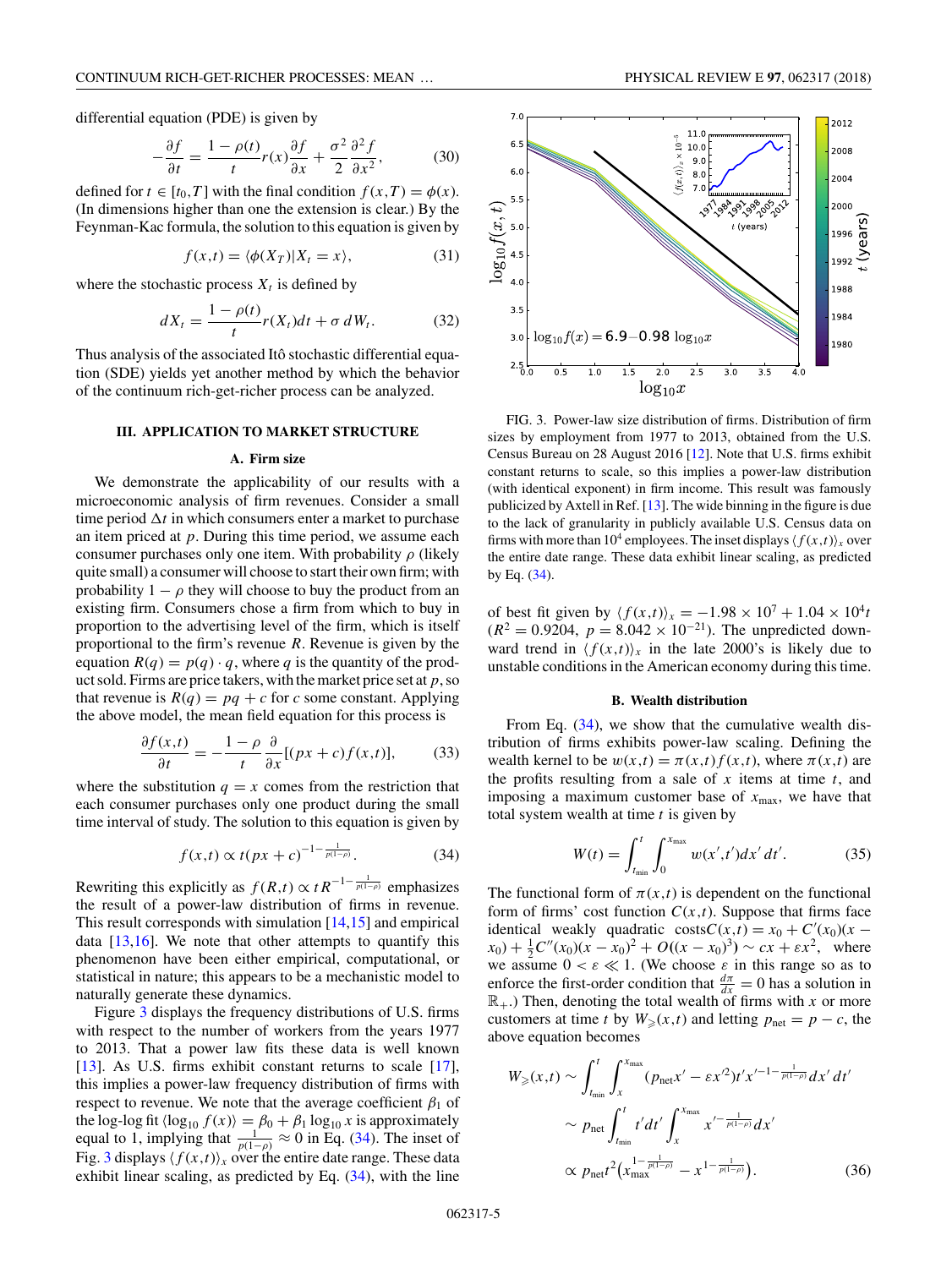<span id="page-5-0"></span>

FIG. 4. The fraction of wealth belonging to firms with customer bases greater than or equal to *x* for  $\rho = 0.5, 0.1$ , and 0.01. We set the price level  $p = 2.5$  for ease of visualization.

Thus the wealth fraction belonging to firms with a customer base greater than or equal to *x* at time *t*, denoted  $W_{\text{frac}}(x) =$  $W_{\geq}(x,t)/W(t)$ , displays power-law scaling as a direct result of the preferential attachment process,

$$
W_{\text{frac}}(x) \simeq 1 - c_0 x^{1 - \frac{1}{p(1 - \rho)}},\tag{37}
$$

where  $c_0 \approx (\chi_{\text{max}}^{1-\frac{1}{p(1-\rho)}})$ −1

Equation (37) is shown in Fig. 4 for several values of  $\rho$ .

.

# **IV. CONCLUDING REMARKS AND FURTHER EXTENSIONS**

In sum, we have shown how Simon's model, and preferential attachment models more generally, may be extended to the continuum for ease of use as mean field approximations to stochastic processes. We have developed Simon's model in a continuum, expanded upon it by introducing an arbitrary growth kernel  $r(x)$  and a time-variant innovation rate  $\rho(t)$ , and solved the model, discussing the cases in which the general solution satisfies the boundary conditions of the PDE. We are able to find explicit solutions with various growth kernels  $r(x)$ . Noting that preferential attachment processes may operate in

- [1] H. A. Simon, [Biometrika](https://doi.org/10.1093/biomet/42.3-4.425) **[42](https://doi.org/10.1093/biomet/42.3-4.425)**, [425](https://doi.org/10.1093/biomet/42.3-4.425) [\(1955\)](https://doi.org/10.1093/biomet/42.3-4.425).
- [2] A.-L. Barabási and R. Albert, [Science](https://doi.org/10.1126/science.286.5439.509) **[286](https://doi.org/10.1126/science.286.5439.509)**, [509](https://doi.org/10.1126/science.286.5439.509) [\(1999\)](https://doi.org/10.1126/science.286.5439.509).
- [3] S. Bornholdt and T. Rohlf, [Phys. Rev. Lett.](https://doi.org/10.1103/PhysRevLett.84.6114) **[84](https://doi.org/10.1103/PhysRevLett.84.6114)**, [6114](https://doi.org/10.1103/PhysRevLett.84.6114) [\(2000\)](https://doi.org/10.1103/PhysRevLett.84.6114).
- [4] [T. Maillart, D. Sornette, S. Spaeth, and G. von Krogh,](https://doi.org/10.1103/PhysRevLett.101.218701) *Phys. Rev.* Lett. **[101](https://doi.org/10.1103/PhysRevLett.101.218701)**, [218701](https://doi.org/10.1103/PhysRevLett.101.218701) [\(2008\)](https://doi.org/10.1103/PhysRevLett.101.218701).
- [5] P. S. Dodds, D. R. Dewhurst, F. F. Hazlehurst, C. M. Van Oort, L. Mitchell, A. J. Reagan, J. R. Williams, and C. M. Danforth, [Phys. Rev. E](https://doi.org/10.1103/PhysRevE.95.052301) **[95](https://doi.org/10.1103/PhysRevE.95.052301)**, [052301](https://doi.org/10.1103/PhysRevE.95.052301) [\(2017\)](https://doi.org/10.1103/PhysRevE.95.052301).
- [6] All data and code to recreate figures are available on the lead author's website: [https://github.com/daviddewhurst/continuum](https://github.com/daviddewhurst/continuum-preferential-attachment)preferential-attachment.

more than one dimension, we allowed the model to have an arbitrary number of dimensions and solved it there. Finally, we applied the model to the case of consumer accumulation to firms, to demonstrate a theoretical derivation of the power-law distribution of firms by revenue that is observed empirically.

Further extensions to this model could consider the case in which, as treated above, market entrants create their own firms with probability  $\rho$ . It might be that market entrants create not a single firm, but multiple firms, or that, in times of economic crisis, firms are removed from the marketplace with probability *q*. The model could then be described by

$$
\frac{\partial f}{\partial t} = -\frac{1-\rho}{t} \frac{\partial}{\partial x} [r(x)f] + q \cdot g[f(x,t),x,t]. \tag{38}
$$

Other models could also incorporate past information about the state of the market or a threshold condition via an equation of the form

$$
\frac{\partial f}{\partial t} = -\frac{1-\rho}{t} \frac{\partial}{\partial x} [r(x)f] \n+ \int_{x_1}^{x_2} \int_{t_1}^{t_2} h(f(x - x', t - t'), x', t') dt' dx'. \quad (39)
$$

As a concluding example of the possible further generalizations, let us consider the problem presented in Eq. [\(4\)](#page-1-0) in a nonasymptotic setting; consumers form their own firm at a rate  $\rho(t)$  with an initial firm intensity given by  $\mathcal{I}(x - x_0)$ . The model is thus governed by

$$
\frac{\partial f}{\partial t} = -\frac{1 - \rho(t)}{t} \frac{\partial}{\partial x} [r(x)f] + \rho(t) \mathcal{I}(x - x_0). \tag{40}
$$

Again using the method of characteristics, we solve the equations

$$
\frac{dx}{dt} = \frac{1 - \rho(t)}{t} r(x),\tag{41}
$$

$$
\frac{df}{dx} = -\frac{r'(x)}{r(x)}f(x,t) + \frac{t\rho(t)}{1 - \rho(t)}\mathcal{I}(x - x_0).
$$
 (42)

Solving and again setting the constants of integration *A* and *B* to  $B = F(A)$ , the general solution is given by

$$
f(x,t) = \frac{1}{r(x)} \left[ F\left(\int \frac{1-\rho(t)}{t} dt - \int \frac{dx}{r(x)} \right) + \frac{t\rho(t)}{1-\rho(t)} \int \mathcal{I}(x-x_0) dx \right].
$$
 (43)

- [7] J. M. Epstein, in *Handbook of Computational Economics*, edited by L. Tesfatsion and K. L. Judd (Elsevier, Amsterdam, 2006), Vol. 2, Chap. 34, p. 1585.
- [8] A. K. Sen, [Philos. Public Affairs](http://www.jstor.org/stable/2264946) **6**, 317 (1977).
- [9] P. L. Krapivsky and S. Redner, [Phys. Rev. E](https://doi.org/10.1103/PhysRevE.63.066123) **[63](https://doi.org/10.1103/PhysRevE.63.066123)**, [066123](https://doi.org/10.1103/PhysRevE.63.066123) [\(2001\)](https://doi.org/10.1103/PhysRevE.63.066123).
- [10] J. Saldaña, [Phys. Rev. E](https://doi.org/10.1103/PhysRevE.75.027102) **[75](https://doi.org/10.1103/PhysRevE.75.027102)**, [027102](https://doi.org/10.1103/PhysRevE.75.027102) [\(2007\)](https://doi.org/10.1103/PhysRevE.75.027102).
- [11] P. L. Krapivsky, S. Redner, and F. Leyvraz, [Phys. Rev. Lett.](https://doi.org/10.1103/PhysRevLett.85.4629) **[85](https://doi.org/10.1103/PhysRevLett.85.4629)**, [4629](https://doi.org/10.1103/PhysRevLett.85.4629) [\(2000\)](https://doi.org/10.1103/PhysRevLett.85.4629).
- [12] U.S. firm size data, [www2.census.gov/ces/bds/firm/bds\\_f\\_sz\\_](http://www2.census.gov/ces/bds/firm/bds_f_sz_release.xlsx) release.xlsx (online; accessed 28 August 2016).